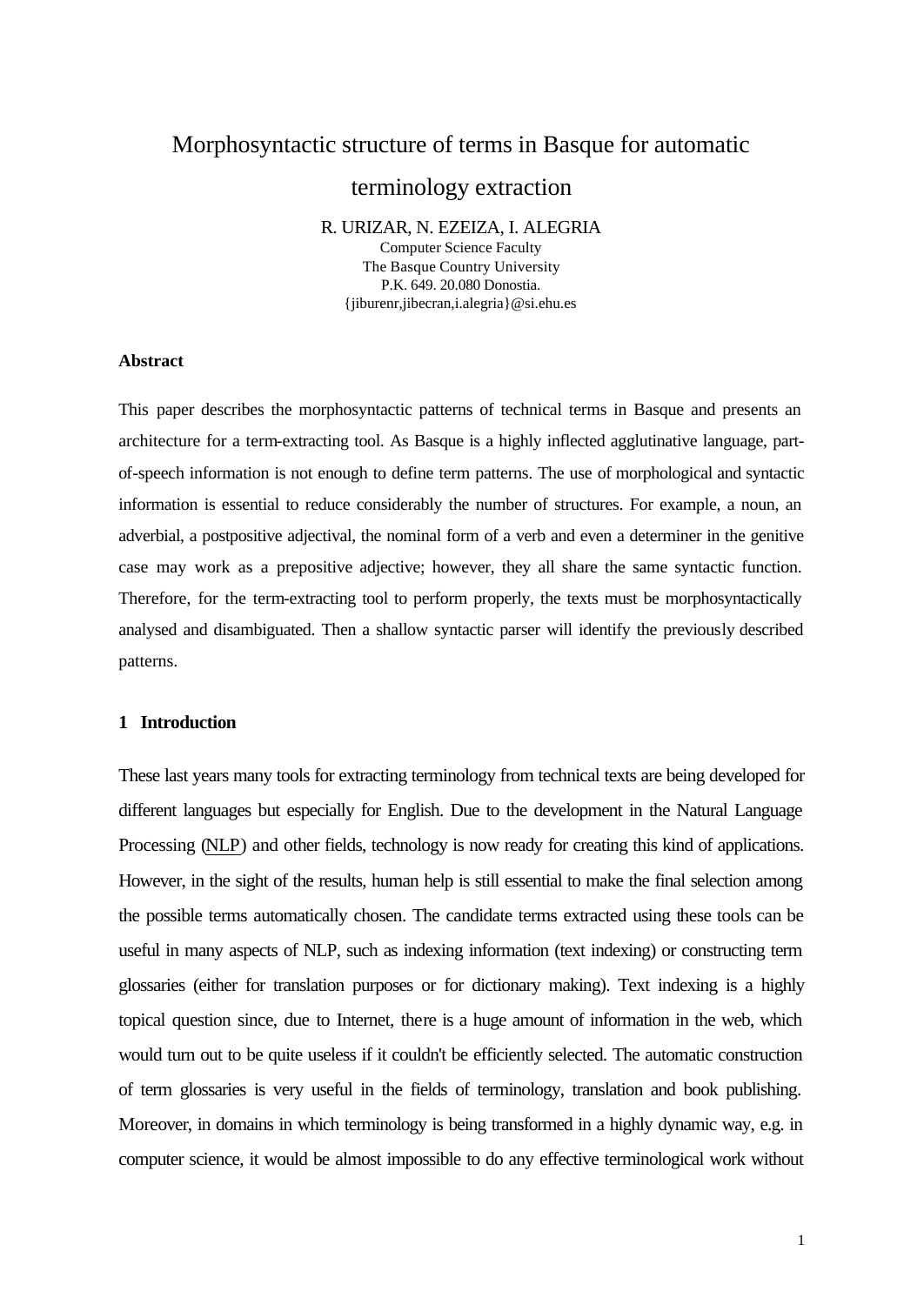such a tool.

When trying to develop a similar tool for Basque we encountered extra difficulties. On the one hand, as the unification process of the language is not finished yet, fixing terminology becomes more complicated. On the other hand, there is little research made in this aspect of the language. Besides, being Basque an agglutinative and a highly inflected language, the treatment needed for identifying terminology in texts is much more complex than for the surrounding languages since morphosyntactic information is vital.

## **2 Terminology extraction**

The aim of our project is to extract terms automatically from specialised corpora. However, the first problem arises when defining *term*, or rather when trying to distinguish *terms* from *nonterminological units*. We will hardly find a formal definition for *term* that satisfies everyone. But intuitively we can say that term is a lexical unit that makes reference to a specific concept in a limited domain and so occurs mostly in specialised (technical) discourses. Sometimes a terminological lexical unit may also be found in general discourses or in different domains, but then its meaning becomes broader or even blurred.

If we have a look at the state of the art we can clearly observe an increasing interest in term extraction in the last few years. This is reflected in several tools such as *LEXTER* [BORIGAULT 1992], AT&T's *Termight* [CHURCH/DAGAN 1994], IBM's *TERMS* [JUSTESON/KATZ 1995], *NPtool* [ARPPER 1995] and *ACABIT* [DAILLE/JACQUEMIN 1998]. These tools usually combine two different tasks to perform terminology extraction. The first task is usually responsible for the extraction of candidate terms and the second one refines this candidate list selecting those which fit some restrictions. In some projects [SU ET AL. 1996] the tool for extracting terminological phrases from technical corpora just seeks for combinations of two or three words, without any pattern restriction, in texts that have not been previously analysed neither morphologically nor syntactically. Nevertheless, many other term-extracting tools [BOURIGAULT 1992; JUSTESON/KATZ 1995; ANANIADOU 1994] apply shallow analysis to texts before they get searching for terminological phrases.

Here we must distinguish one-word terms from multiword terms. Although, as [JUSTESON/KATZ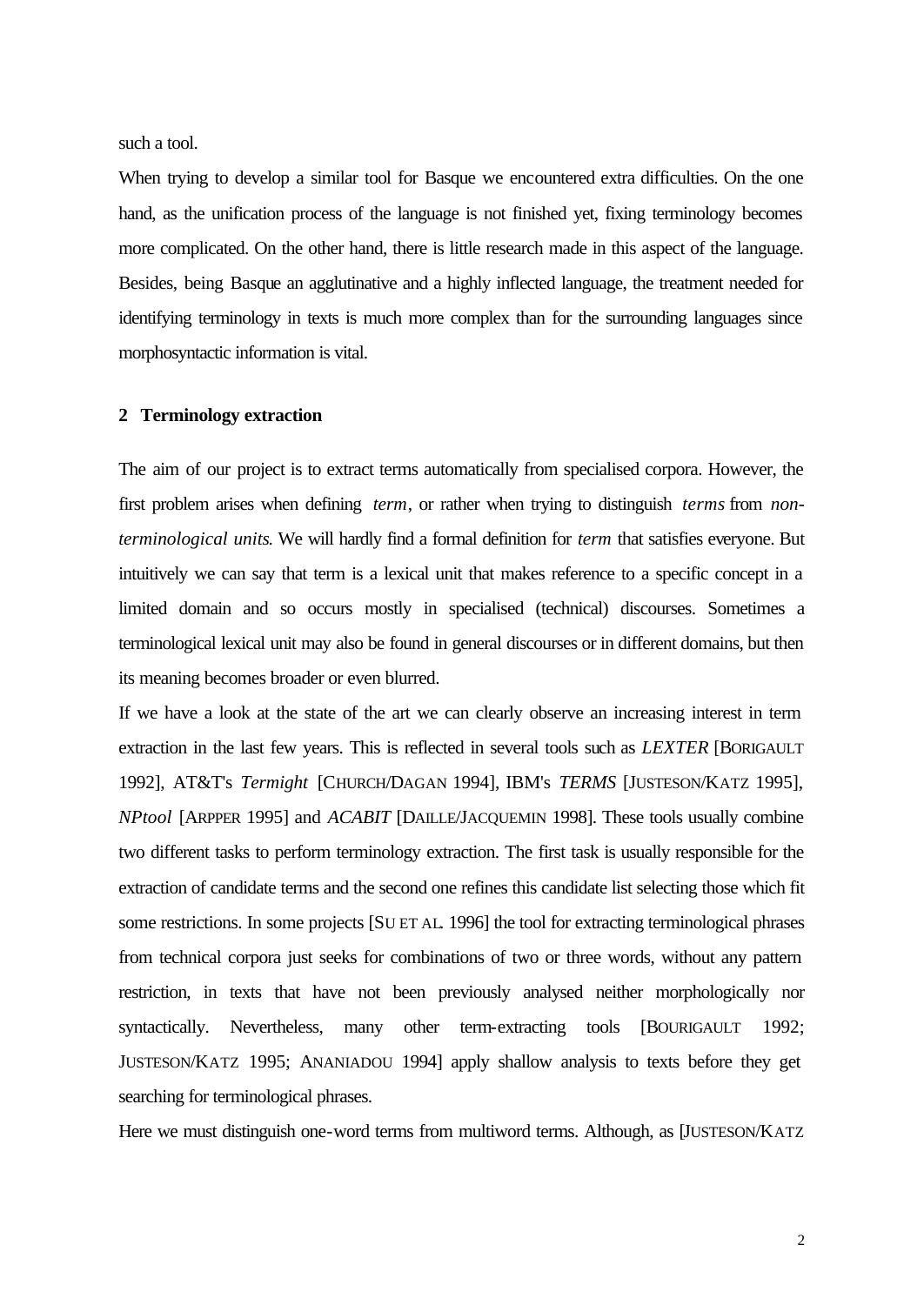1995] state, "judging from data in dictionaries of technical vocabulary, the majority of technical terms do consist of more than one word", in the three dictionaries we analysed one-word terms amounted to 42% of the total, which is by no means negligible.

#### **2.1 Repetition and term recognition**

Terminological phrases are more susceptible to repetition than non-terminological phrases, which trend to resort to near synonyms and to use different modifiers in subsequent references to the same entity so as to avoid repetition. Exact repetition of non-terminological phrases causes a monotonous effect and it is only likely to occur if they are separated widely enough in large texts, so some sort of stylistic variation is usual. Besides, unlike in non-terminological phrases adding or changing a modifier in terminological phrases often causes a reference change too. Some statistical methods used in different projects are explained in section 4.

Besides, to identify one-word terms, the frequency of the words/lemmas that occur in a specialised corpus must be compared with their frequency in a general corpus. Terms, by definition, occur in specialised discourses. When these terms appear in general types of discourse or in a variety of domains it often has broader or more diverse meanings [JUSTESON/KATZ 1995] and so a lower frequency.

### **3 Morphosyntactic structure of Basque terms**

Unlike surrounding languages Basque is an agglutinative tongue with quite a complex morphology. For example, the morphological analyser for Basque is theoretically capable of recognising about 460.000 inflected forms for each noun taking into account only two levels of recursion [AGIRRE ET AL. 1992], while in English it is just enough to make a number distinction.

Consequently, it is necessary to perform morphosyntactic analysis, as will be described in section 4, before we face terminology extraction task. Once the text is morphosyntactically analysed, we need to modelise the structure of the terms, that is, we must specify the morphosyntactic structure that terms may adopt, in order to be able to detect candidate terms. These candidate terms will then be filtered using statistical techniques and eventually a linguist will make the final selection. In order to describe the structure of terms in Basque, we analysed three technical dictionaries from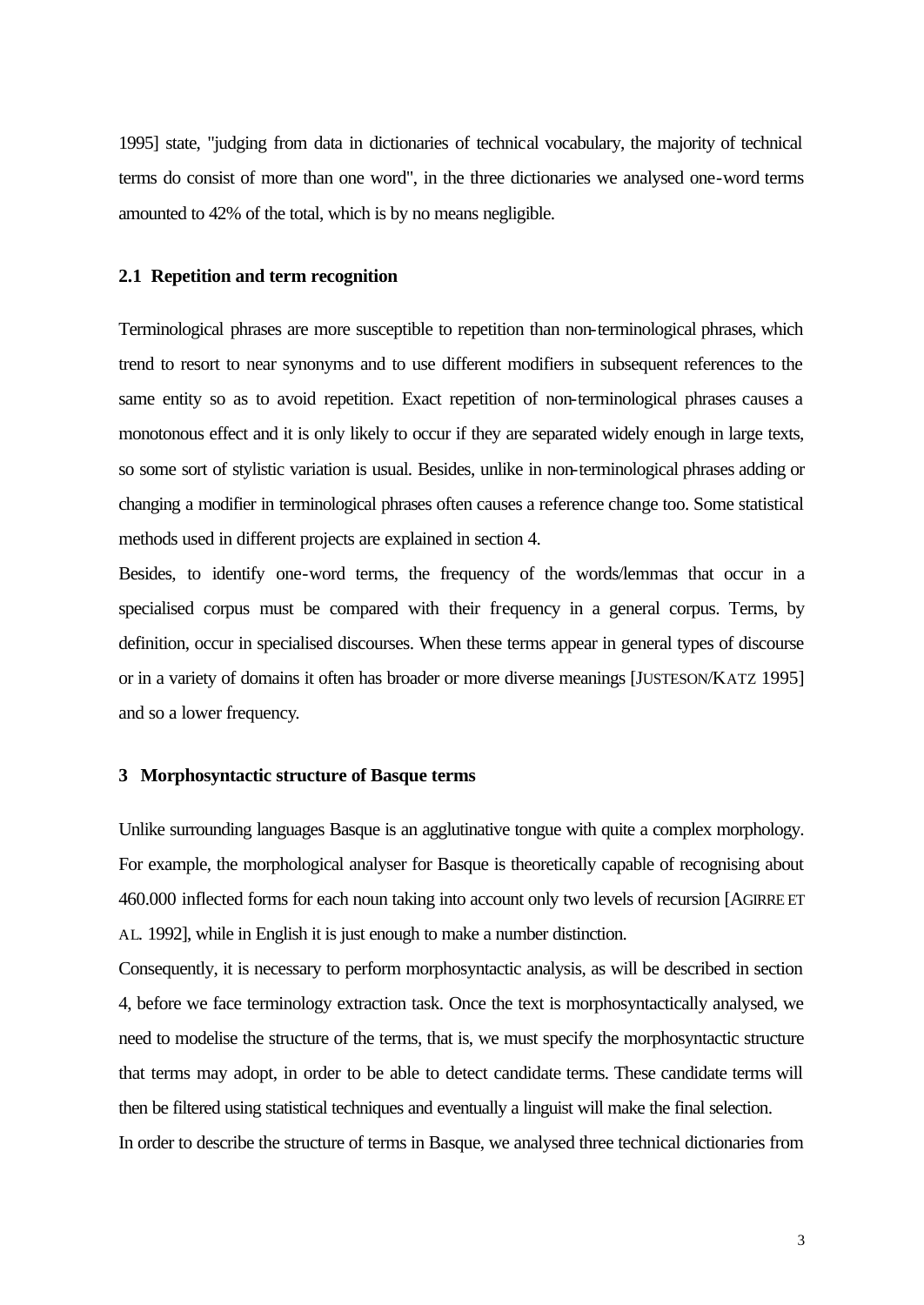different domains and at random we extracted a sample of 150 terms from each. We chose Computer Science [EUSKALTERM 1993], Civil Service [HAEE/IVAP 1995], and Football [UZEI 1985] dictionaries, since it is easier for us to get corpora on these subjects for further evaluation and application.

Among all terms extracted at random from the dictionaries above mentioned NPs constitute 78.2% of the total, 18.2% are VPs and 3.4% are adjectives. 41.9% are one-word units, 70.0% of which correspond to nouns, 23.6% are lexical verbs and 6.4% adjectives.

| <b>Dictionary</b> | Football | Computer |      | Overall |  |  |  |
|-------------------|----------|----------|------|---------|--|--|--|
| <b>Type</b>       | Science  |          |      |         |  |  |  |
| <b>Nouns</b>      | 68.9     | 62.3     | 79.0 | 70.0    |  |  |  |
| Verbs             | 26.9     | 30.2     | 13.8 | 23.6    |  |  |  |
| Adjectives        | 4.5      | 7.5      | 7.2  | 6.4     |  |  |  |

Table 1- Frequencies (%) of one-word terms.

Noun phrases amount to 83.2% of the multiword terms and the rest (16.8%) are verb phrases although in the sample from computer science dictionary we found a non-significant amount of them.

Overall, the average length of terms in the samples subject to investigation is 1.71 with no significant variations among the different dictionaries studied; football terms seem to be slightly shorter with 1.61 of average length. This is lower than the 1.91 average length for English terms provided by [JUSTESON/KATZ 1995]. Such a difference is easily explained by the fact that Basque is an agglutinative language.

Only 2 of the terminological NPs studied have a conjunction (*eta* 'and') and just 5 have a determiner (ordinal and cardinal numerals) other than the article<sup>1</sup>. Among the multiword NPs 37.8% are compounds made up of only nouns, usually two, since Basque rarely accepts compounds of more than two nouns. Postpositive adjectives<sup>2</sup>, which always go after the noun, occur in up to 22.1% of the terminological noun-phrases subject to investigation. 15.4% of the postpositive adjectives are actually past participles of lexical verbs e.g. *kopia egiaztatu* 'certified copy'. Prepositive adjectivals occur in 38.1% of the multiword terminological NPs examined.

Most of the prepositive adjectives in Basque, which mainly go before the noun in NPs<sup>3</sup>, are of the kind of *barruko* 'internal' (lit. 'of inside'); in fact the morphological analyser also gives the "noun +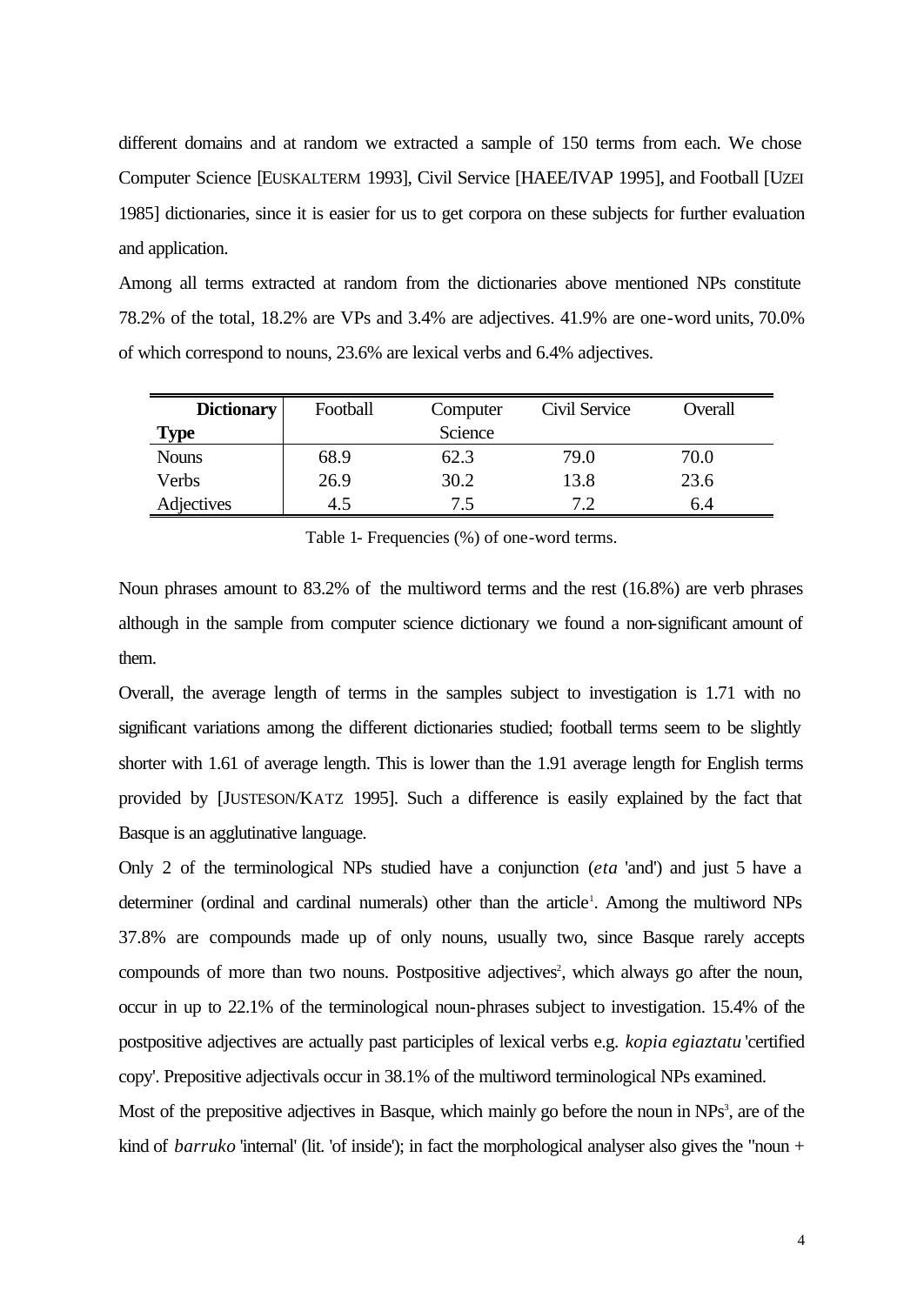locative genitive case" (*barru*+*ko*) interpretation along with the lexicalised adjective *barruko*. Therefore, any word, regardless of its grammatical category, taking any of both genitives in Basque (locative and possessive) may function as a *prepositive adjectival* and this is reflected in the morphosyntactic analysis by the syntactic function<sup>4</sup> @IZLG> (*prepositive adjectival*). Thus, the head of the prepositive adjectival may be either a noun as in *gobernuaren ordezkari* 'delegate of the government', or an adverbial as in *txikizkako salmenta* retail sale (lit. 'sale of by retail'), or a postpositive adjective as in *zuzeneko esleipen* 'direct designation', the nominal form of the verb as in *irekitzeko lizentzia* 'opening licence' (lit. 'licence for/of opening') or even a determiner as in *hiruko torneo* 'triangular tournament' (lit. 'tournament of three'). Although most prepositive adjectivals are actually built directly over a noun or an adverbial and the ones built over determiners, for example, are quite residual, they all share the same syntactic function. So we used this information instead of the one about part of speech to make the term patterns, reducing considerably their number.

On the other hand, 70% of the terminological VPs include a noun in the absolutive case functioning as a direct object (*errekurtsoa aurkeztu* 'to appeal a case') and the remaining 30% contain an adverbial (*lanetik bota* 'to make redundant'). As with prepositive adjectivals, an adverbial in VPs can be either an adverb or a word with the adverbial syntactic function (@ADB). This word is usually a noun with an adverbial case mark, e.g. *argitara eman* 'to make public', *indarrean sartu* 'to come into force', *pilatik atera* 'to pop' (lit. 'to extract from the stack'), *oinez urrundu* 'to clear (a ball) with the foot' but sometimes, it can also be an adjective as in *laburrean pasatu* (lit. 'to pass in short') or even the past participle of a lexical verb as in *ibilian jaurti* 'to shoot on the run'. The regular expression below covers 97.5% of the multiword terms thoroughly studied, ranging from the highest 98.7% in the football dictionary to the lowest 95.9% in the Civil Service dictionary.

$$
((N_{nc} | A_{prep})^+ (N | A_{pos}^+) \qquad \qquad | \qquad ((ADV | (N_{nc}^* N_{abs})) V)
$$

Besides, the most frequent patterns shown in table 2 cover up to 92.2% of the samples.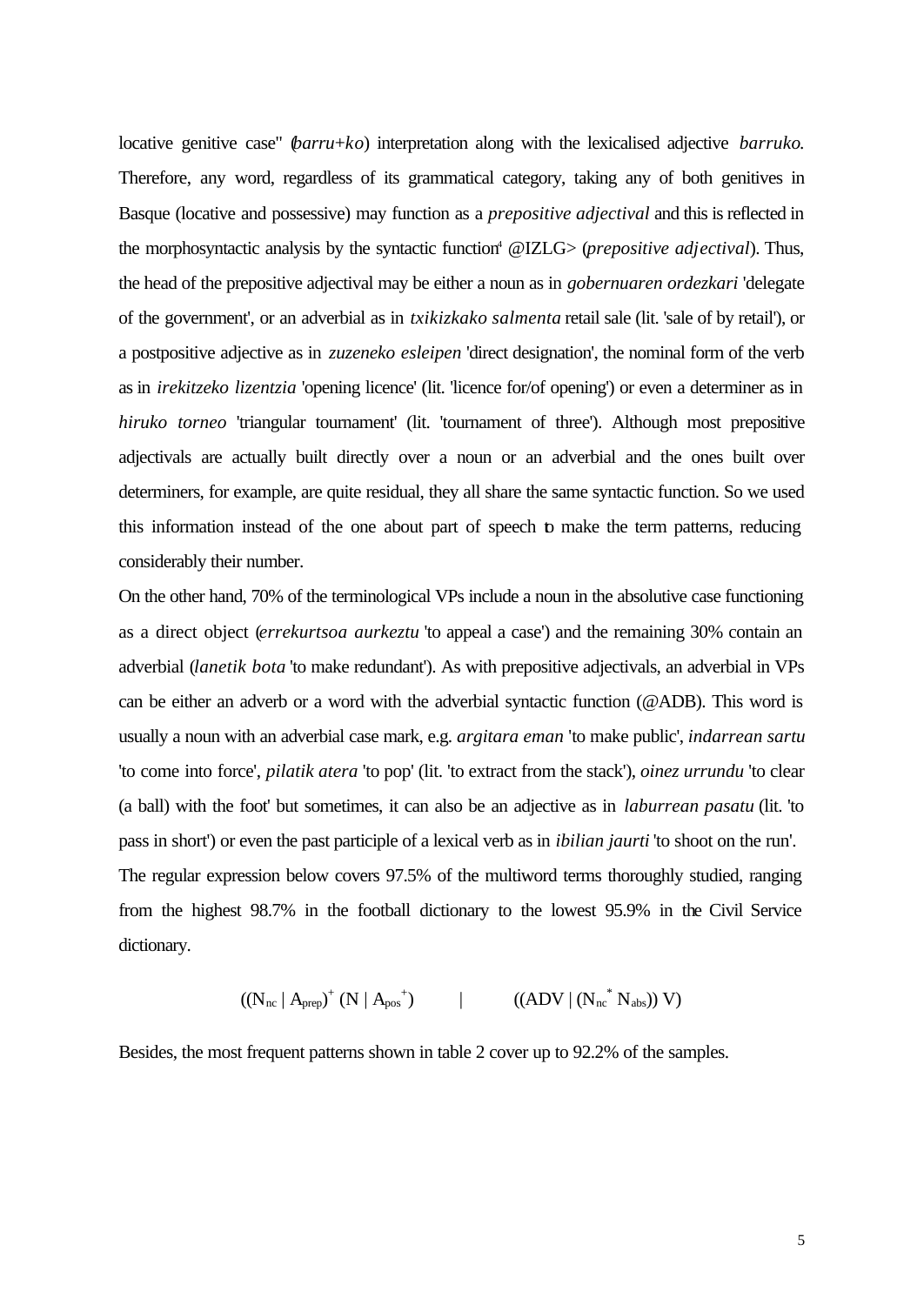|                 | <b>Dictionary</b>           | Football | Computer | Civil Service | Overall |
|-----------------|-----------------------------|----------|----------|---------------|---------|
| <b>Type</b>     | Patterns <sup>5</sup>       |          | Science  |               |         |
|                 | $N_{nc} N$                  | 21.6     | 36.2     | 33.9          | 30.6    |
| Noun<br>Phrases | $A_{prep} N_{nc}$ ? N       | 30.7     | 25.5     | 14.9          | 23.7    |
|                 | $N_{nc} N_{nc}$ ? $A_{pos}$ | 14.8     | 23.4     | 13.8          | 17.3    |
|                 | $A_{prep} A_{prep} N$       | 3.4      | 2.1      | 3.4           | 3.0     |
|                 | $N_{nc}$ $A_{prep}$ $N$     | 0.0      | 5.3      | 1.7           | 2.3     |
| Verb            | $N_{nc}$ ? $N_{abs}$ V      | 18.2     | 0.0      | 14.9          | 11.0    |
| Phrases         | <b>ADV V</b>                | 4.5      | 2.1      | 6.3           | 4.3     |

Table 2- Frequencies (%) of the main morphosyntactic patterns<sup>6</sup>.

### **4 Automatic term recognition in Basque**

As we pointed out in section 3, it is essential to have the text previously analysed (or at least lemmatised and tagged). [KOSKENNIEMI 1996] shows that for Finnish, a language with very rich morphology, the use of an inflectional analyser monotonically improves recall. Also for Dutch [KRAAIJ/POHLMANN 1996] and French [JACQUEMIN/TZOUKERMANN 1999] inflectional and derivational analysis has proved to be efficient to improve the quality in textual IR.

### **4.1 Architecture of the term-extracting tool**

The IXA research group (http://ixa.si.ehu.es) has already developed a set of tools for Basque, which will be used in this project for the basic analysis. The term-extracting tool is based on the results of lemmatisation.

We use EUSLEM, a lemmatiser/tagger for Basque EZEIZA ET AL 1998. It has two main modules (see fig. 1):

- MORFEUS, a robust morphosyntactic analyser. MORFEUS is performed in two main phases:
	- a) The morphosyntactic treatment of single word units:
		- 1. Morphological analysis, which assigns to each input word all the corresponding interpretations [ALEGRIA ET AL. 1996] in three incremental phases. In the first phase the analysis (both inflectional and derivational) of standard words is made, in the second one dialectal variants and competence errors are analysed, and finally the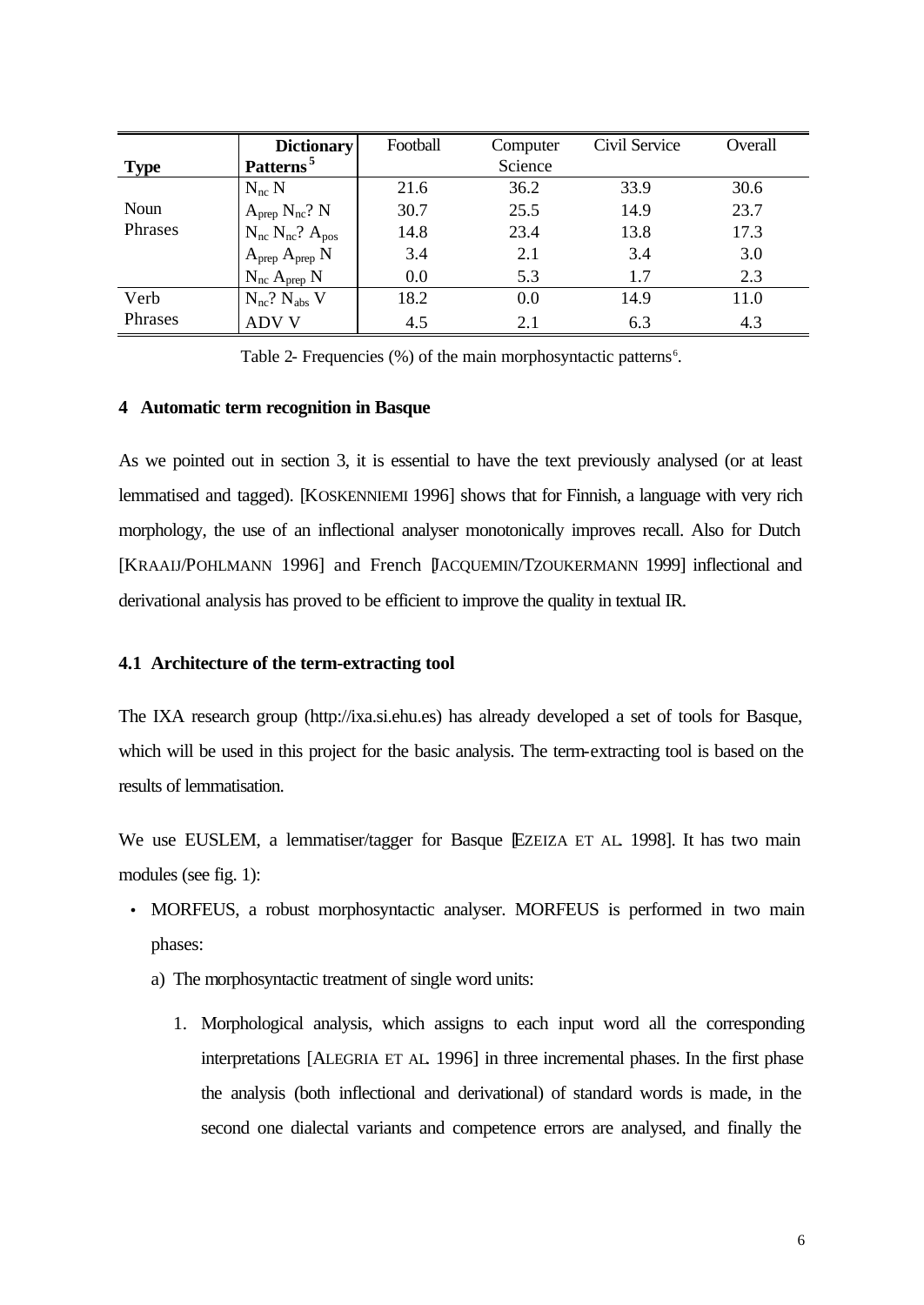analyser deals with the words that don't have an entry in the lexical database. This last phase is very important in terminology extraction, because it is quite probable that a term or one of its components be a loan word or a recently coined item that is not included in the lexicon.

- 2. Disambiguation of lemmas of non-standard words using both statistical and linguistic information. This treatment is necessary because the average number of interpretations in non-standard words is significantly higher than in standard ones.
- 3. Morphosyntactic processing of the result of the analysis to elaborate the morphological information [ADURIZ ET AL. 2000].
- b) The morphosyntactic treatment of multiword units in two steps: first, it identifies widely used multiword lexical units [ADURIZ ET AL. 1996] and named entities, and then, morphosyntactically processes the results.
- The morphosyntactic disambiguation module, which is achieved in two steps: first we apply the constraint grammar for Basque [ADURIZ ET AL. 1997] and, then a HMM-based disambiguator [ARMSTRONG ET AL. 1995].



Figure 1.- Architecture of the EUSLEM.

Based on this tool, we have designed the architecture of the term extraction tool shown in fig. 2. First, the text is morphologically analysed and disambiguated, assigning to each token its corresponding lemma, POS tag, and morphosyntactical information. Then, we use the shallow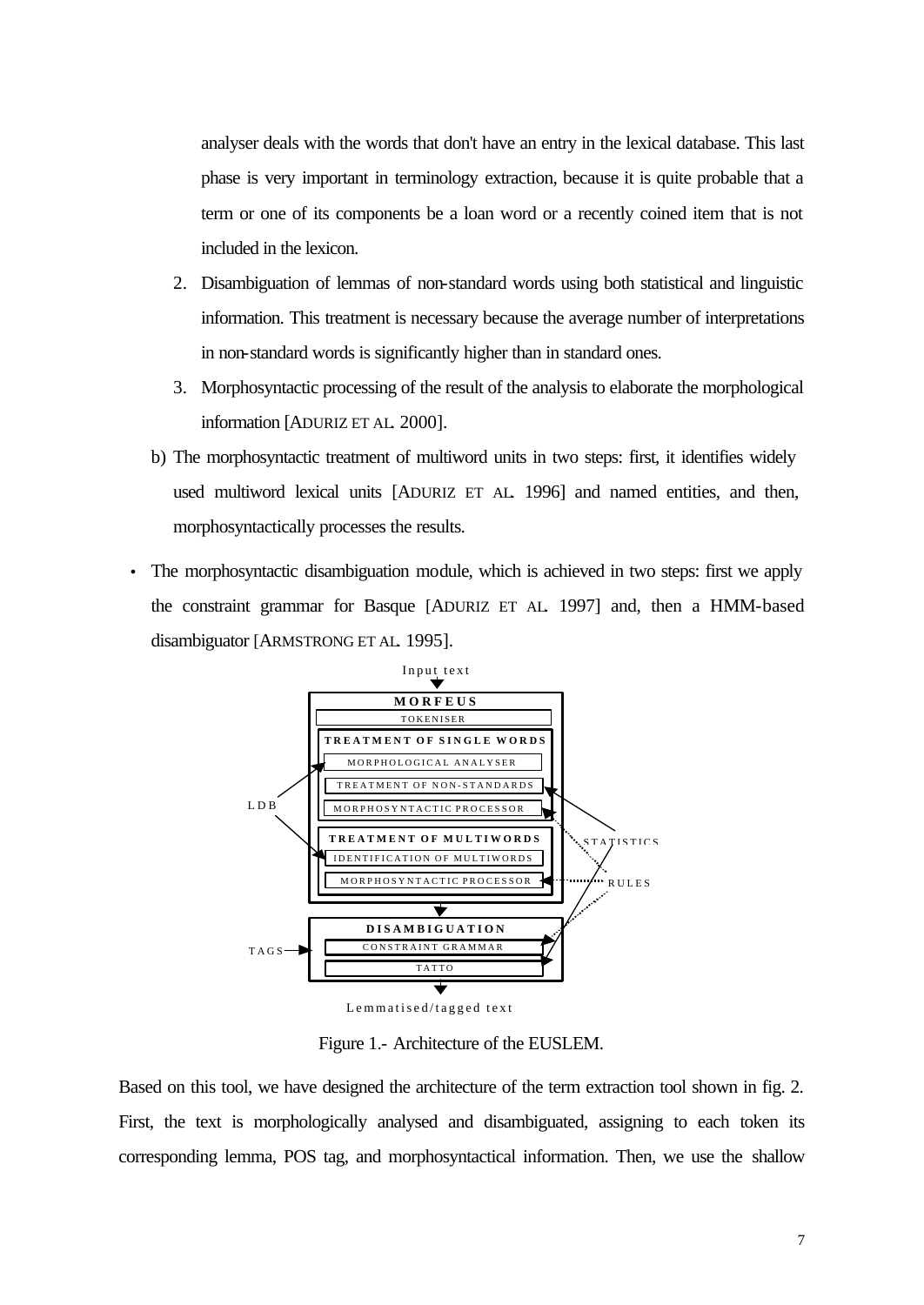syntactic parser to identify the NP and VP patterns described in section 3. Eventually, we select terms from the candidate list using statistical measures.



Figure 2.- Architecture of the term extraction tool.

## **4.2 Statistical methods for term recognition**

The statistical methods applied vary considerably depending on the project. The simplest one would consist on getting a minimal absolute frequency [JUSTESON/KATZ 1995], but in most of them many probabilistic formulae are combined, among which *mutual information* [CHURCH/HANKS 1990] stands out. This formula is the basis of many systems but sometimes it is combined with more sophisticated ones. For instance, [SU ET AL. 1996] compare the probability of co-occurrence of a word combination in a given text with its co-occurrence probability in a big and balanced corpus, so as to obtain the relative frequencies, since these can be vital in order to discriminate terminology.

In order to normalise the mentioned terms, i.e. to remove the terms included in longer combinations, a project in Manchester University [FRANTZI/ANANIADOU 1996] proposes a formula named *C-value*. Applying this formula they are capable of distinguishing, for example,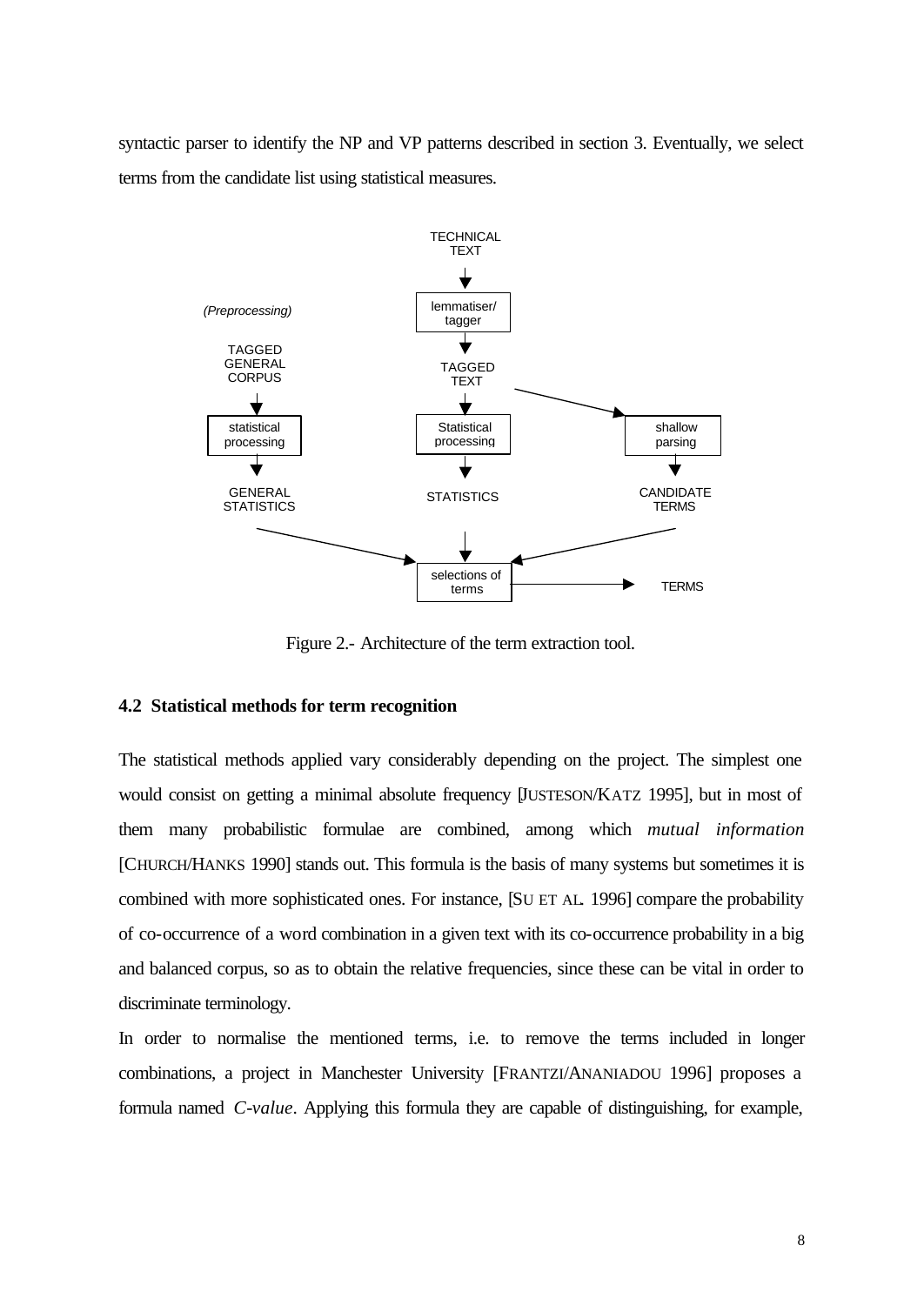*soft contact lenses*, *hard contact lenses*, and *contact lenses* as different terms, excluding, however, *soft contact*.

Nevertheless, researchers using these formulae are conscious of the limits of statistics. For instance, [JACQUEMIN/TZOUKERMANN 1992] propose a further treatment to expand multiword terms using derivational morphology and syntax. They apply some transformational rules so as to detect not only morphosyntactic variants such as *variation de climat* 'climate variation' and *variation climatique* 'climatic variation' but also syntactical ones e.g. *fruits et agrumes tropicaux* 'tropical fruits and citrus' *agrumes tropicaux* 'tropical citrus' and *fruits tropicaux* 'tropical fruits'. However, they don't deal with semantic variations containing synonyms such as *kidney function* and *renal function*. Thus, there seems to be a lot to do in this aspect if we want the results to be accurate enough.

We have adopted the approach of [SU ET AL. 1996], but, in the first version of the tool, we are using lemmas instead of words to calculate statistical measures. However, we are also planning to identify n-grams combining different sources of information –e.g. word, lemma, POS tag, syntactic tag...- due to the morphosyntactic features of the language.

At the moment we are implementing the statistical engine and combining the general shallow parser [ADURIZ ET AL. 1997] and another finite state parser as proposed in [GOJENOLA/ORONOZ 2000] to filter out only the phrases that fit the constraints described in section 3. Finally, we are also compiling corpora for each selected subject and, even if they are still quite small, we think they will soon be big enough for the tool to obtain preliminary results.

# **Conclusions and future work**

We have described a terminology extraction tool for Basque, a highly inflected agglutinative language. This feature of the language makes it essential to process the input texts morphosyntactically.

In the near future we intend to extend the term-extracting tool so that it identifies morphological (both inflectional and derivational) variables too. It would be also interesting to use semantic information for the normalisation task so as to detect semantic variants of the terms such as synonyms, but for the moment, we don't intend to treat this kind of variables.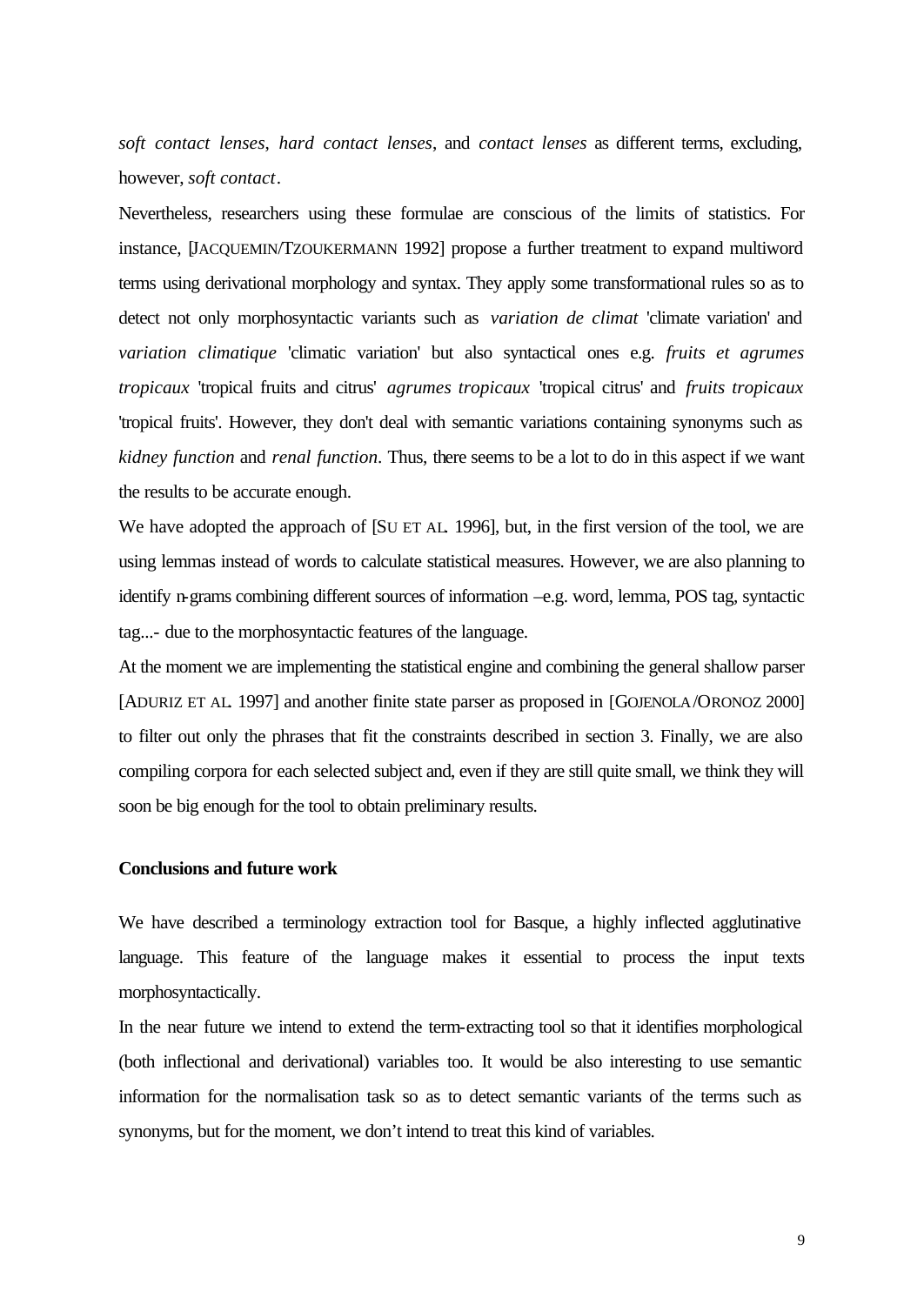We want to point out that the limited availability of technical texts in Basque makes this work harder. It may seem that the statistical measures will not be significant enough to make conclusions about the results. However, as this work is based not only on statistical measures but also on the morphosyntactic description of terms, we hope the results will be an acceptable first approach to automatic recognition of Basque terms.

### **Acknowledgements**

This research has been partially supported by the Basque Government (EX1998-30 and predoctoral grant BFI97.202) and by the University of the Basque Country (UPV-19/1999).

#### **Notes**

- 1 We don't take into account the article since in Basque it goes before the case mark and so attached to the lemma, e.g. *etxearen* 'of the house' (lit. 'house-the-of').
- 2 In Basque we can distinguish two main different types of adjectives, postpositive and prepositive.
- 3 Prepositive adjectives in Basque may sometimes occur after the noun in NPs but we didn't find a single example of this use since it is a stylistic variant that is avoided in technical terminology.
- 4 We use Constraint Grammar [KARLSSON ET AL. 1995] notation to express syntactic tags.
- 5 We have used a POS-based notation for simplicity, but we also use syntactic information to define patterns.
- 6 N stands for noun,  $A_{pos}$  is a postpositive adjective,  $A_{prep}$  is a prepositive adjectival, V is a lexical verb, and ADV is an adverbial. N<sub>abs</sub> means the noun must be in the absolutive case and N<sub>nc</sub> is a noun with no case mark on it. Note that in Basque only the last word in a NP can take a case mark other than any of both genitives.

# **References**

- [ADURIZ ET AL. 2000] Aduriz I., Agirre E., Aldezabal I., Arregi X., Arriola J.M., Artola X., Gojenola K., Maritxalar A., Sarasola K., Urkia M. A Word-Level Morphosyntactic Analyzer for Basque *Second Int. Conf. on Language Resources and Evaluation LREC2000*. Athens (Greece). 2000.
- [ADURIZ ET AL. 1997] Aduriz, I., Arriola, J.M., Artola, X., Díaz de Illarraza, A., Gojenola, K., Maritxalar, M. Morphosyntactic Disambiguation for Basque based on the Constraint Grammar Formalism*. Proceedings of RANLP'97*, Bulgaria. 1997.
- [ADURIZ ET AL. 1996] Aduriz I., Aldezabal J.M., Artola X., Ezeiza N.,Urizar R. MultiWord Lexical Units in EUSLEM, a lemmatiser-tagger for Basque*. Papers in Computational Lexicography, Complex'96.* pp. 1-8. Linguistics Institute, Hungarian Academy of Sciences. Budapest. 1996.
- [AGIRRE ET AL. 1992] Agirre E., Alegria I., Arregi, X., Artola X., Díaz de Ilarraza A., Maritxalar, M., Sarasola K., Urkia M. Xuxen: a Spelling Checker/Corrector for Basque based in Two-Level Morphology. *Proceedings of ANLP'92*, 119-125. Povo Trento. 1992.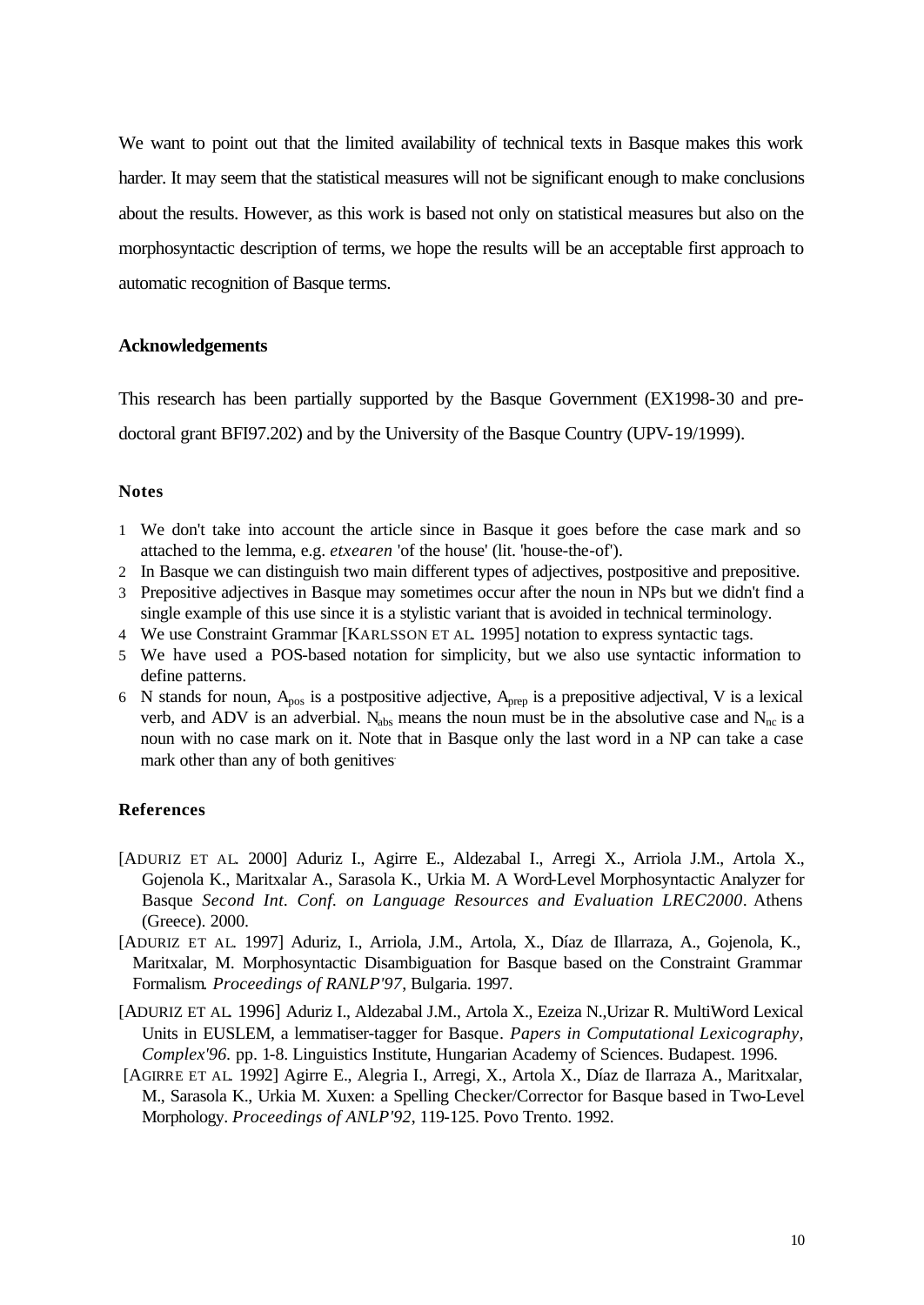- [ALEGRIA ET AL. 1996] Alegria I., Artola X., Sarasola K., Urkia M. Automatic Morphological Analysis of Basque. *Literary and Linguistic Computing* 11 (4): 193-203. Oxford University Press. 1996.
- [ANANIADOU 1994] Ananiadou S. A Methodology for Automatic Term Recognition. *Proc. of the Conference on Computational Linguistics (Coling-94)*, 1034-1038, Kyoto, Japan. 1994.
- [ARMSTRONG ET AL. 1995] Armstrong S., Russel G., Petitpierre D., Robert G. An open architecture for Multilingual Text Processing*. Proceedings of EACL'95*. vol 1, 101-106. 1995.
- [ARPPER 1995] Arpper A. Term Extraction from Unrestricted Text. *http://www.lingsoft.fi/doc/nptool/term-extraction.html*.
- [BOURIGAULT 1992] Bourigault D. Surface grammatical analysis for the extraction of terminological noun phrases. *Proc. of the Conference on Computational Linguistics (Coling-92)*, 977-981, Nantes, France. 1992.
- [CHURCH/HANKS 1990] Church K., Hanks P. Word Association Norms, Mutual Information and Lexicography. *Computational Linguistics* **16**:22-29. 1990.
- [CHURCH/DAGAN 1994] Church K., Dagan I. Termight: Identifying and Translating Technical Terminology. *Proc. of the 4th Conference on Applied Language Processing*, Stuttgart, Germany. 1994.
- [DAILLE/JACQUEMIN 1998] Daille B., Jacquemin C. Lexical Database and Information Access: A Fruitful Association?. *Proc. Of the First Conference on Language Resources & Evaluation (LREC'98),669-673.* Granada. 1998.
- [EUSKALTERM/INFORMATIKA FAKULTATEA 1993] Euskalterm, Informatika Fakultatea. *Informatika Hiztegia*, Ed. Elkar. 1993.
- [EZEIZA ET AL. 1998] Ezeiza N., Aduriz I., Alegria I., Arriola J.M., Urizar R. Combining stochastic and rule-based methods for desanbiguation in agglutinative languages. *Proc. of the Conference on Computational Linguistics (Coling-ACL'98)*. Montreal 1998.
- [FRANTZI/ANANIADOU 1996] Frantzi K.T., Ananiadou S. Extracting Nested Collocations. *Proc. of the Conference on Computational Linguistics (Coling-96)*, 41-46. 1996.
- [GOJENOLA /ORONOZ 2000] Gojenola, K. Oronoz, M. Corpus-Based Syntactic Error Detection Using Syntactic Patterns, *NAACL-ANLP00, Student Research Workshop,* Seattle. 2000
- [HAEE/IVAP 1995]HAEE/IVAP. *Administrazioko mila hitz*, Ed. HAEE/IVAP, Gasteiz. 1995.
- [JACQUEMIN/TZOUKERMANN 1999] Jacquemin, C., Tzoukermann, E., "NLP for term variant extraction: synergy between morphology, lexicon and syntax", in: Tomek Strzalkowski (Ed.): *Natural Language Information Retrieval*, (Dordrecht: Kluwer Academy Publishers) 1999: 25- 74.
- [JUSTESON/KATZ 1995] Justeson J.S., Katz S.M. Technical Terminology: some linguistic properties and an algorithm for identification in text. *Natural Language Engineering* **1** (1): 9-27. Cambridge University Press. 1995.
- [KARLSSON ET AL. 1995] Karlsson F., Voutilainen A., Heikkila J., Anttila A. *Constraint Grammar: Language-independent System for Parsing Unrestricted Text*. Mounton de Gruyter. 1995.
- [KOSKENNIEMI 1996] Koskenniemi, K., Finite-state morphology and information retrieval. *Porceedings of the ECAI-96 Workshop on Extended Finite State Models of Language*, pp. 42-45, ECAI, Budapest, Hungary. 1996.
- [KRAAIJ/POHLMANN 1996] Kraaij, W., Pohlmann, R. Viewing stemming as recall enhancement. *Proceedings, 19th Annual International ACM SIGIR Conference on Research and Development in Information Retrieval* (SIGIR'96), pp. 40-48, Zurich.
- [SU ET AL. 1996] Su K., Wu M., Chang J. A Corpus-based Approach to Automatic Compound Extraction. *Proceedings of the Conference on Computational Linguistics (Coling-96)*, 243- 247. 1996.